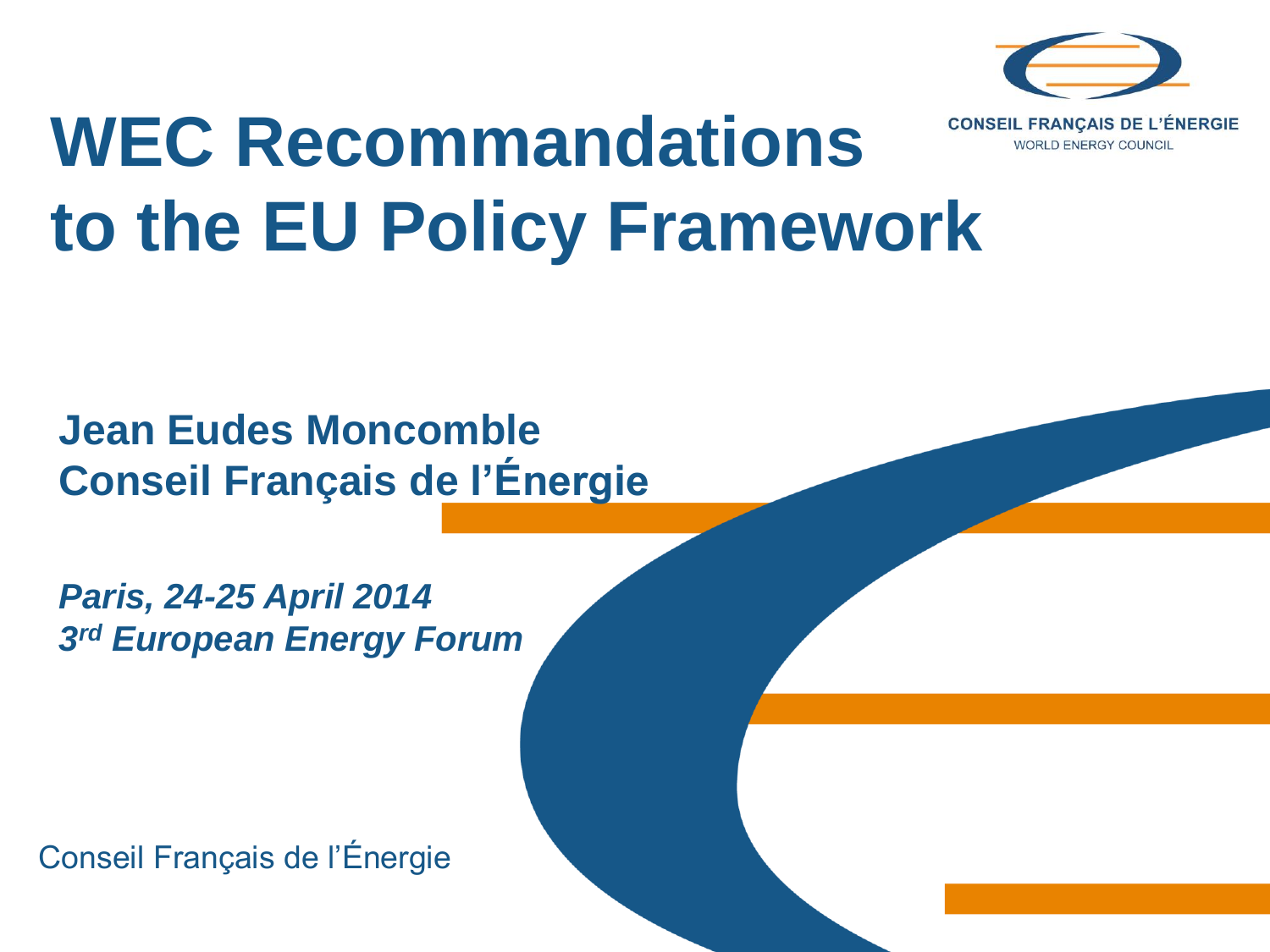## A questionnaire on EU policy

► 25 countries responded

### **Key messages (July 2013)**

- ► The majority views a three-target-system as overdetermined and prefers a system with at most two targets
- ► A majority prefers a CO2-target. Enery efficiency seen as a possible second target. Renewable targets are least preferred.
- ► There is a broad range for each possible targets; discussion will include correlations between targets.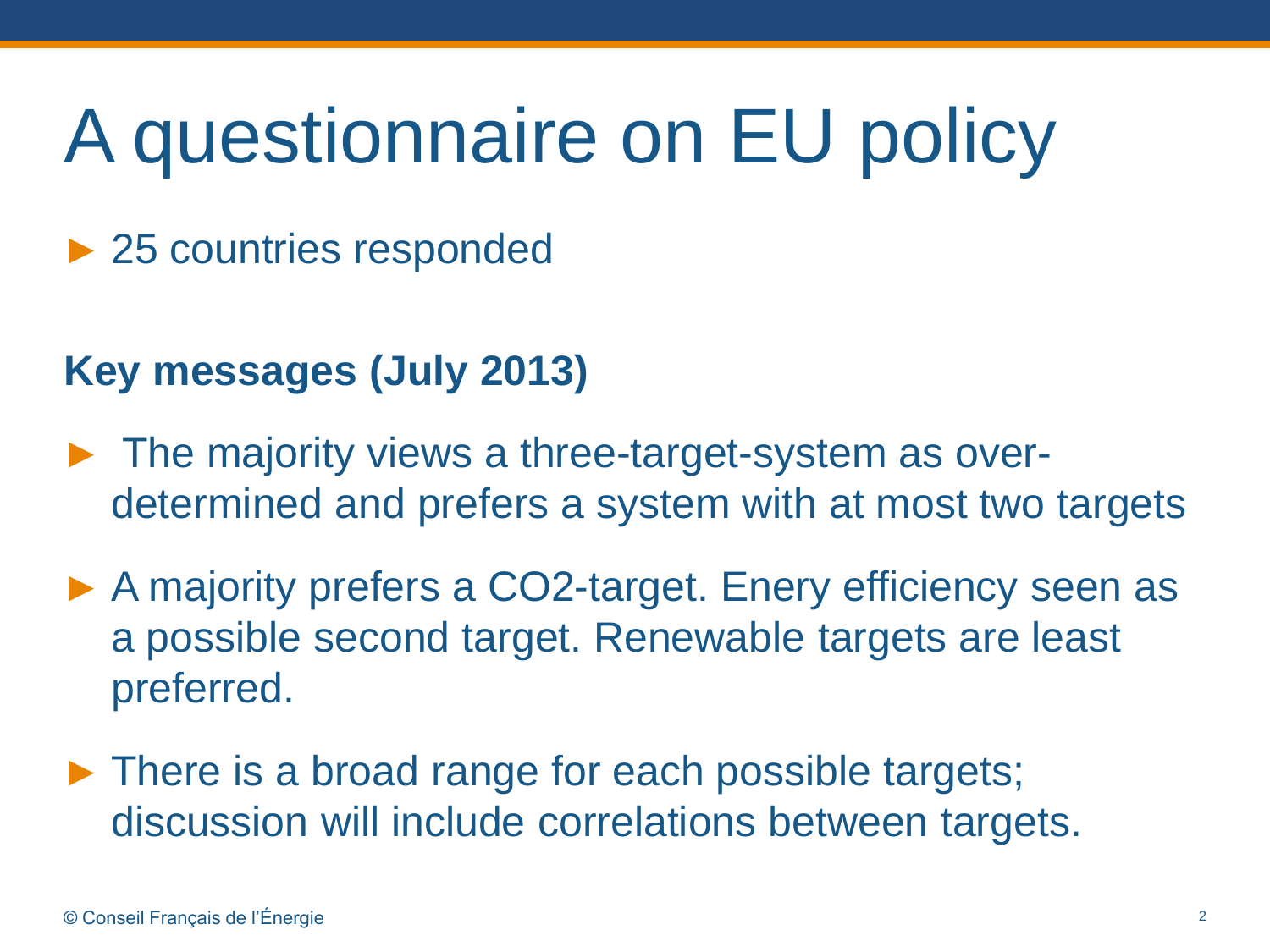## A WEC Task Force

- ► Decided in Daegu(Oct. 2013), the TF has worked from Nov.2013 to January 2014
- ▶ 8 countries representing the European member states

#### ► Inputs from:

- Major findings of current WEC studies (mainly Trilemma)
- Recommandations from World Energy Congress, in Daegu, Oct.2013
- Written contributions from 23-European WEC-Member **Committees**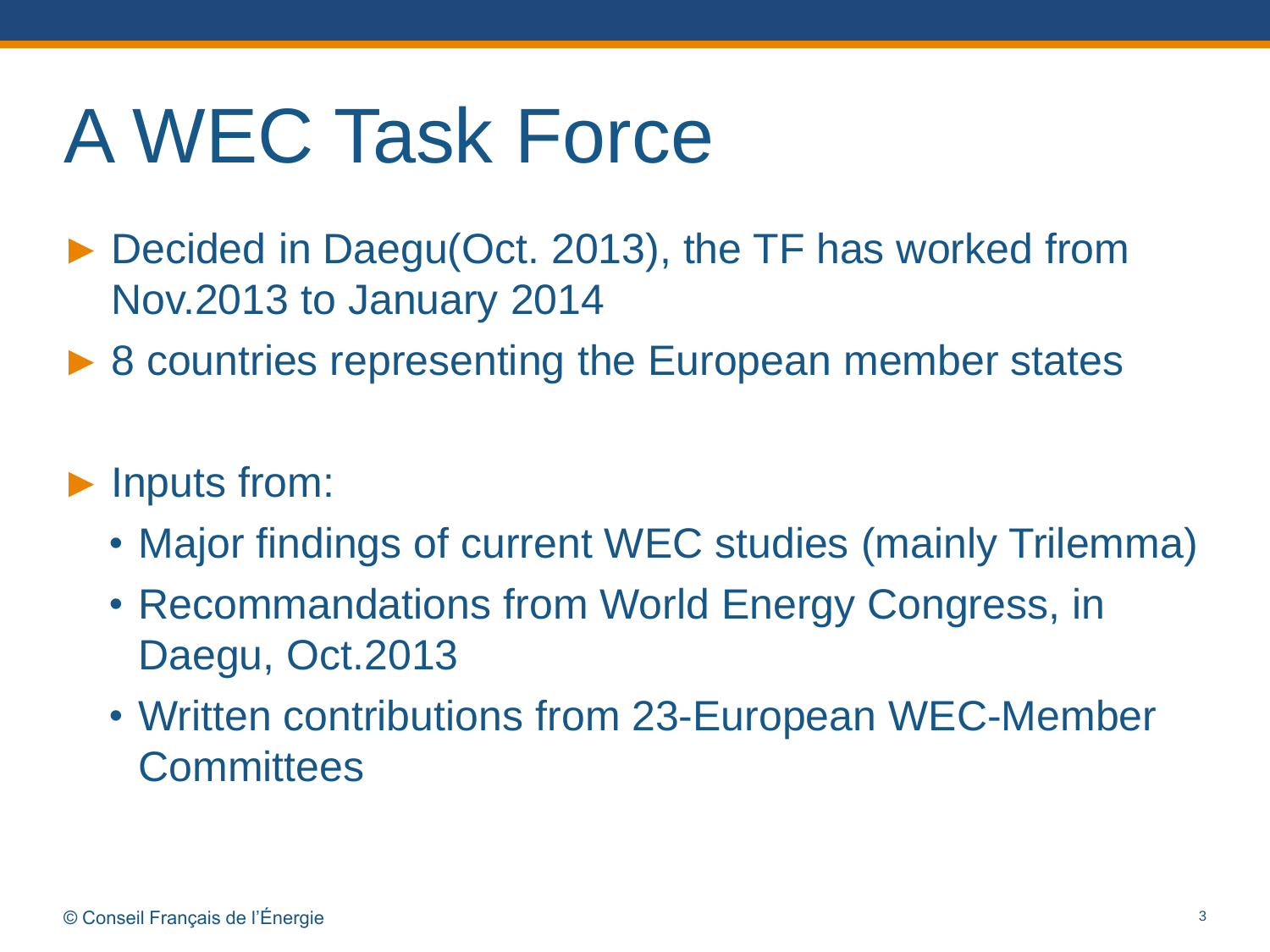# Challenges for Europe

From Trilemma:

- ▶ Security of Supply
- ►Climate Change
- ► Energy Prices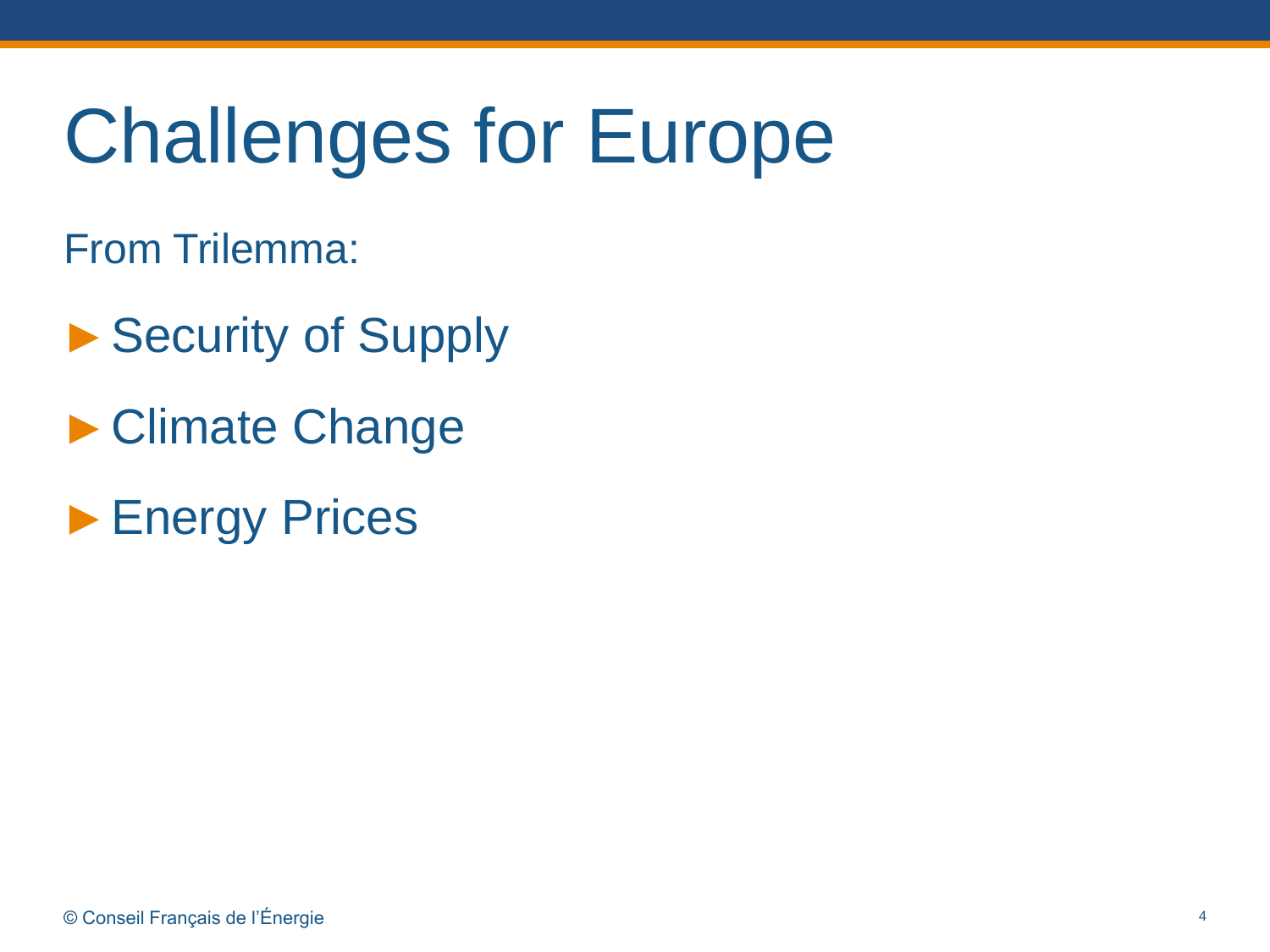## WEC Key Messages

- $\blacktriangleright$  Set up a unique overall  $CO<sub>2</sub>$  reduction target for Europe, beyond 2020
- ► Cost effectiveness, technological neutrality and global commitment are of paramount prerequisite
- ►There is a new order of priorities with competitiveness at the top